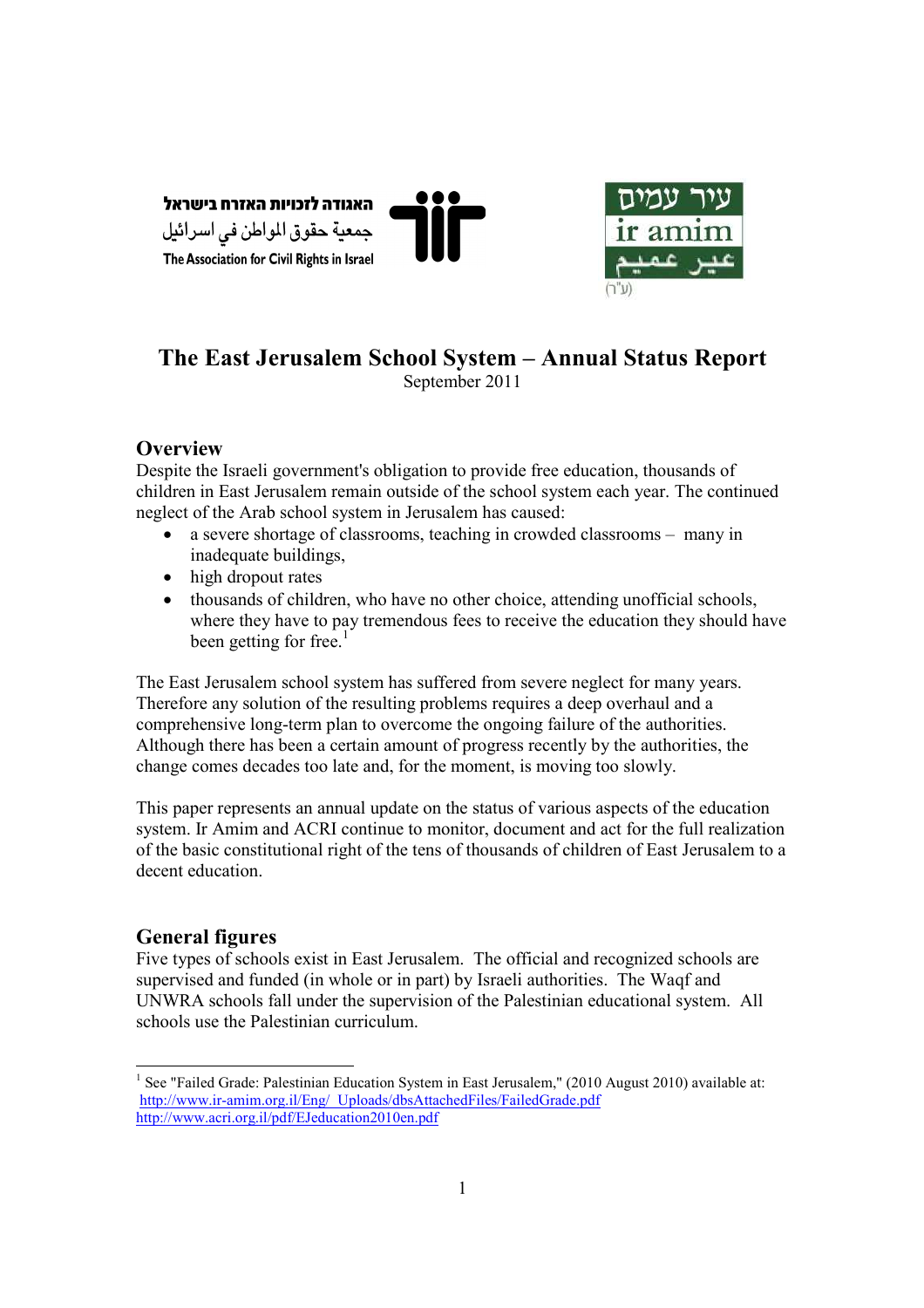| $P_{\text{max}}$ our abaroments by $\mathbf{r}$       |                          |  |  |
|-------------------------------------------------------|--------------------------|--|--|
| <b>Type of School</b>                                 | <b>Number of schools</b> |  |  |
| Official public schools                               |                          |  |  |
| (run by Jerusalem Education Administration – MANHI in |                          |  |  |
| Hebrew)                                               |                          |  |  |
| "Recognized but unofficial" schools                   | 53                       |  |  |
| Private schools (based on parental payments)          | 35                       |  |  |
| Waqf schools                                          | 32                       |  |  |
| UNWRA schools                                         |                          |  |  |
|                                                       |                          |  |  |
| <b>TOTAL SCHOOLS IN EAST JERUSALEM</b>                | 185                      |  |  |

# **East Jerusalem Schools by Type**

### **Distribution of students in Jerusalem**

The Arab education system in Jerusalem has 88,000 students from kindergarten to 12th grade. Following is the breakdown of students in each stream of education.

| Distribution of Falestinian Students by Type of School |                  |            |  |
|--------------------------------------------------------|------------------|------------|--|
| <b>Type of School</b>                                  | <b>Number of</b> | Percentage |  |
|                                                        | <b>students</b>  |            |  |
| Official public schools                                | 42,000           | 45%        |  |
| "Recognized but unofficial" schools                    | 26,000           | 28%        |  |
| Private, Waqf and UNRWA schools <sup>2</sup>           | 20,000           | 22%        |  |
| Students not registered in any system                  | 4,387            | $5\%$      |  |
| <b>SCHOOL-AGE POPULATION EAST</b><br><b>JERUSALEM</b>  | 92,387           | 100%       |  |

# **Distribution of Palestinian Students by Type of School**

According to the Jerusalem Municipality Educational Almanac for the previous school year, **4,387 Arab children are not registered in any educational institution**, and have dropped out of the system. That group constitutes 5.27% of the cohort of children who are supposed to be in educational frameworks in East Jerusalem.<sup>3</sup>

In comparison, the Jewish education system in Jerusalem has 154,000 students, of which: 96,000 students are in Ultra-Orthodox (Haredi) recognized but unofficial education 58,000 students are in public education

Therefore, the number of students in the official and the "recognized but unofficial" schools in East Jerusalem (not including private schools) is 1.17 higher than the number of Jewish students in public education (not including Haredi education).

<sup>&</sup>lt;sup>2</sup> Jerusalem Municipality Educational Almanac (2010-2011) and conversation from August 22, 2011 with MANHI East Jerusalem.

<sup>&</sup>lt;sup>3</sup> For details see footnote 1.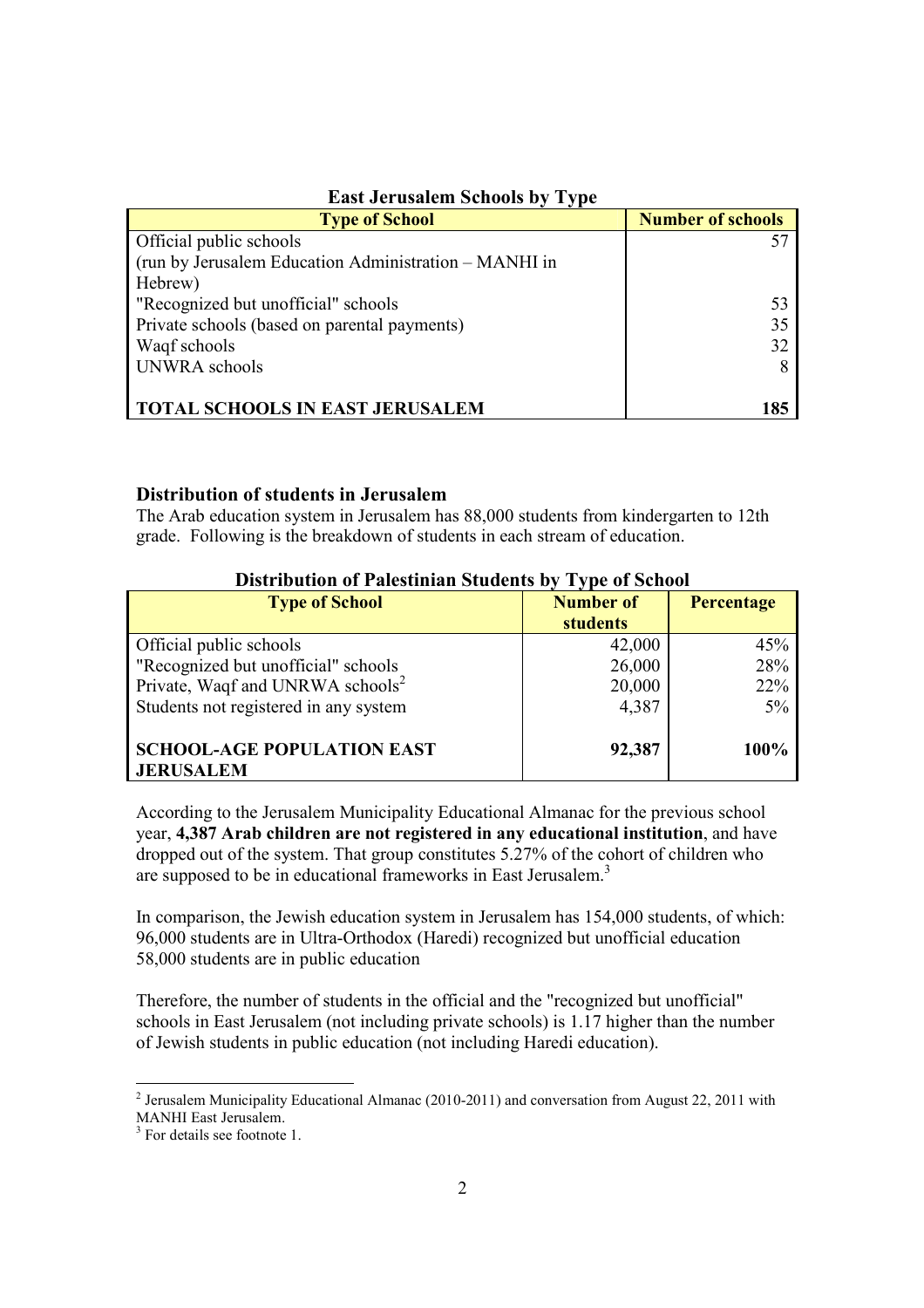#### **Shortage of classrooms and demand of tuition refund**

In February 2011 the Israeli Supreme Court accepted the petition of the Association for Civil Rights in Israel (ACRI), demanding the State bear the cost of tuition for children from East Jerusalem who have to go to "recognized but unofficial" schools because of the severe shortage of classrooms in the official schools (HCJ 5373/08 Abu Libdeh et al v Minister of Education et al, ruling given on February 6, 2011).

Justice Procaccia described the situation of the education system in Jerusalem and strongly criticized the authorities' behavior:

"The figures presented above indicate that there are presently 40,000 children entitled to free official education in East Jerusalem who do not attend official schools but alternative ones. At least some of them turned to alternative education after they were rejected by the official system because of a shortage of sufficient infrastructures of buildings and teaching staff… It appears that the right of many children in East Jerusalem to receive an official education for free is not being fulfilled and at this point the authorities are not fully meeting their legal obligation to give every child in Israel a free official education… This situation violates the constitutional right of children in East Jerusalem for equality in education… The violation of the right to equality in education in East Jerusalem is not the plight of a few. It is the plight of a significant portion of an entire sector of the population, which is not able to exercise a basic right it is afforded by law and the constitutional values of Israeli law.

"The competent authorities are well aware of the severe violation of the rights of the children of East Jerusalem for equality in education and are acting sincerely and with a sense of commitment to rectify the situation. But the pace of activity and the resources devoted to it indicate prospects of only a partial solution to this serious and complicated problem in the coming years." (Paragraphs 43-45 of Justice Procaccia's ruling).

Chief Justice Beinisch emphasized the ongoing failure of the authorities and its consequences for the children:

"Unfortunately, despite their efforts, the authorities in charge of education have failed to fulfill their duty to provide free education to the children of East Jerusalem… Along with the progress and the efforts made by the respondents to find solutions to the problem of the shortage of classrooms in East Jerusalem, their progress has been too slow… The result is that many children in East Jerusalem remain without appropriate educational frameworks. This outcome is unacceptable. The status and importance of the right to education require that all the relevant parties endeavor to find a prompt and effective solution to the problem."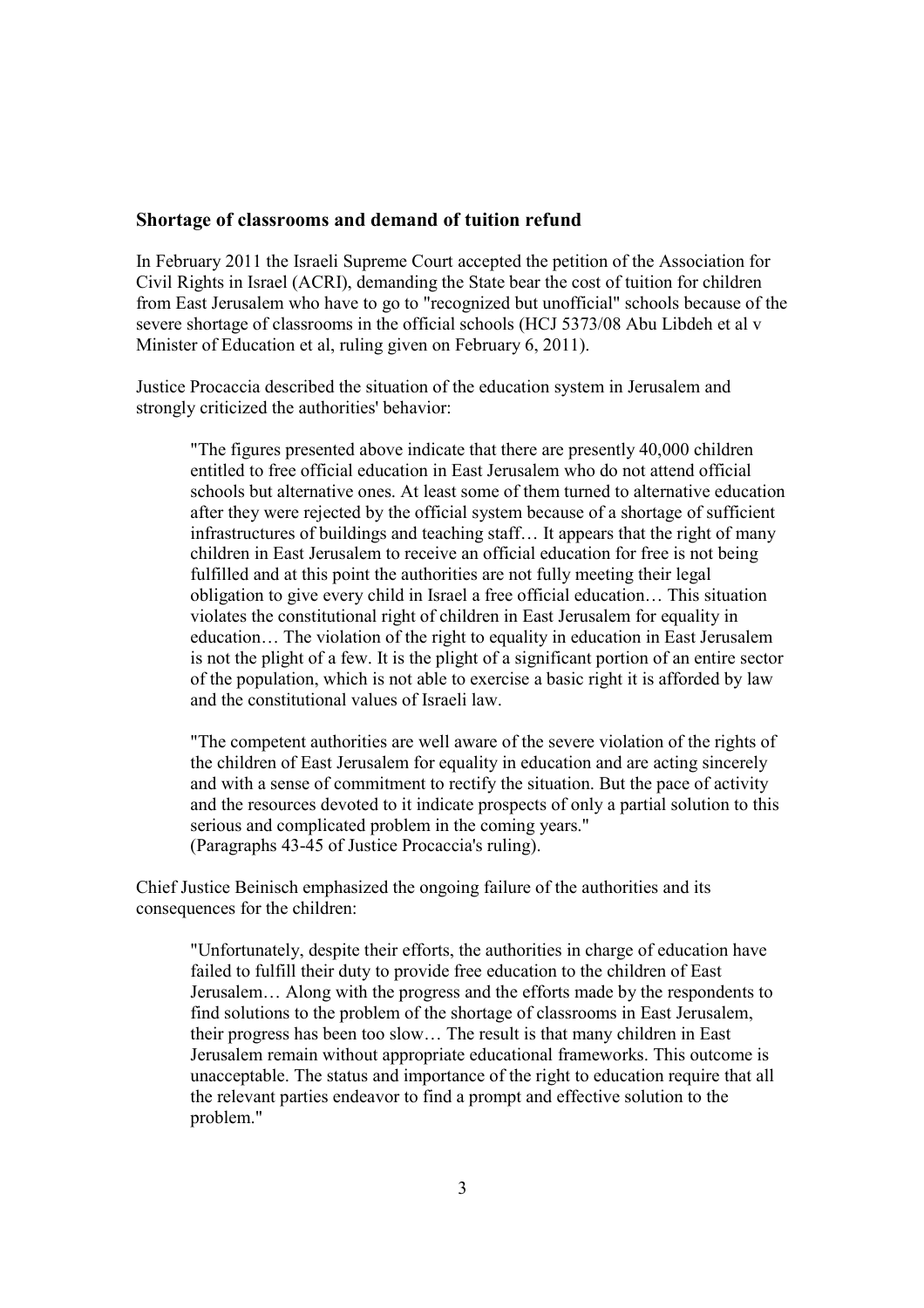(Paragraphs 1-4).

Therefore, the Court ordered the State to create within five years a physical infrastructure to absorb all of the East Jerusalem students who are interested in municipal schools. If after five years any student remains without a place in school, the State will have to cover the cost of their attending "recognized but unofficial" schools.

One factor that contributed to this verdict was the withdrawal on that same day of the petitions submitted in 2001 on behalf of Ir Amim, the Community Administration for the Development of Beit Hanina and hundreds of parents from East Jerusalem regarding the severe shortage of classrooms in East Jerusalem (HCJ 3834/01 Hamdan et al v Jerusalem Municipality et al). The petitions and contempt of court proceedings initiated in their wake extended for more than 10 years and were managed by Attorney Daniel Seidemann. The petitioners moved to withdraw their petitions once they concluded that the court is no longer the appropriate arena for monitoring and advancing the construction of classrooms.

Many parents and residents of East Jerusalem are pinning their hopes, mixed with concern and disappointment, on the implementation of the Abu Libdeh verdict, and hoping for an end to the neglect, the suffering and the violation of their basic rights for education and dignity. Once the verdict was given, ACRI asked the Director of the Jerusalem Education Administration (in Hebrew, "MANHI" -- a joint body of the Ministry of Education and the Municipality of Jerusalem), Mr. Danny Bar Giora, and the Deputy Director General of the Education Ministry, Dr. Itzik Tomer, to establish a special team to monitor the verdict and its implementation, in the spirit of Judge Procaccia's suggestion in section 56 of the verdict:

"The complexity of the issue and the solutions required for its rectification justify establishing a special team of experts in the competent authority to draw up a plan, set a timetable and oversee its execution to guarantee the mission of adapting the official education system in East Jerusalem to the needs of the residents is undertaken seriously, in keeping with the operative order issued in this petition."

In response to the letter, the municipality replied it is working steadily to advance construction for the students of East Jerusalem and that the director general of the municipality will hold a meeting on the subject in which the status of this issue will be determined.

In the last five years, **besides resorting to the Supreme Court, a number of petitions were submitted ahead of the opening of each school year on behalf of hundreds of children from East Jerusalem** who wanted to enroll in educational institutions but, because of the shortage of classrooms, were not given places in the municipal Arab education system. As part of the petitions, the municipality was asked about the placement of each and every student from the various neighborhoods. Accumulated experience has shown that even though in the first stage the families are turned away, a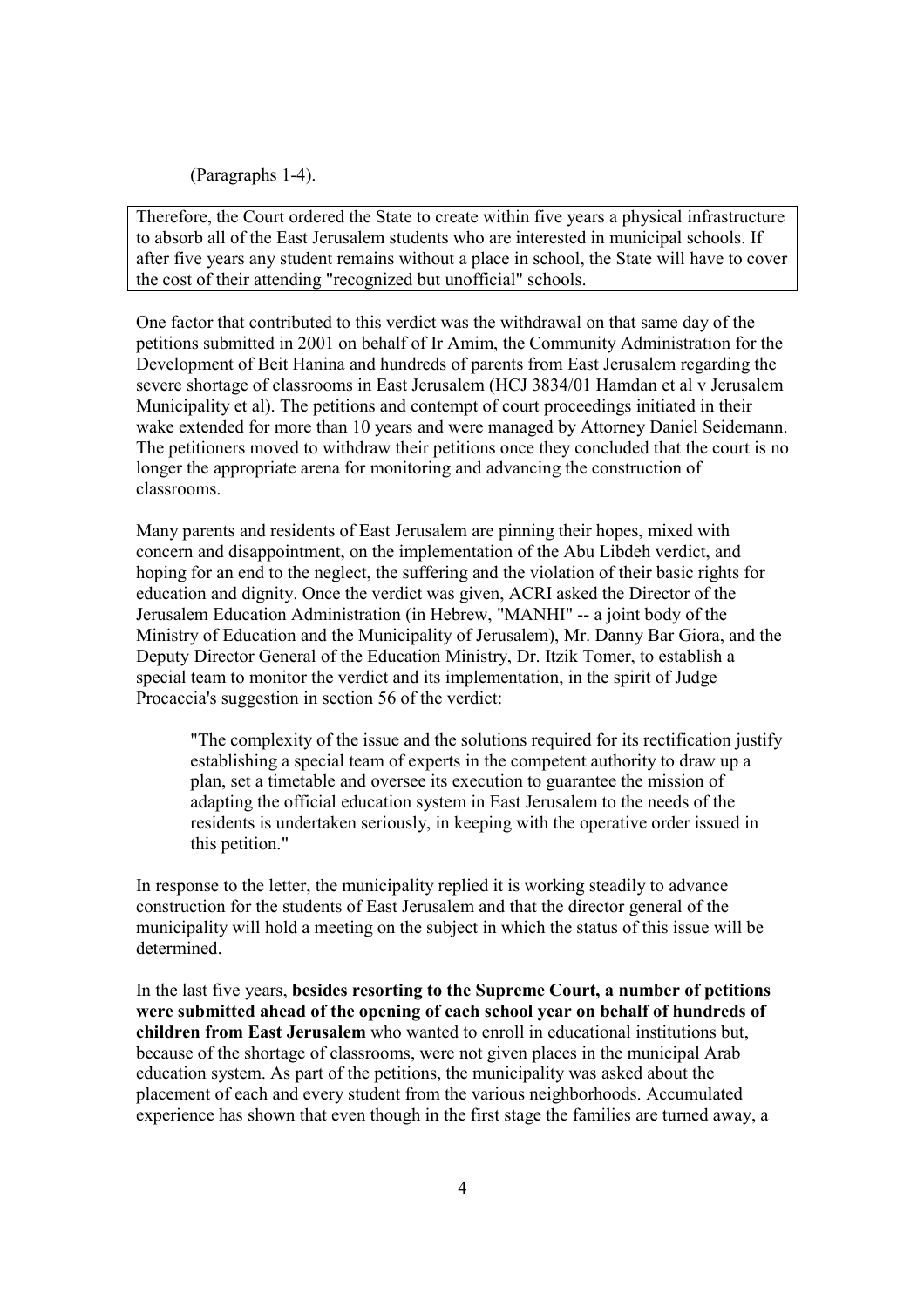few days before the scheduled court hearing the Jerusalem municipality suddenly manages to find places for the children in the existing schools. Such petitions were submitted in recent years by Ir Amim, ACRI and the Al-Maqdisi Association, which may submit a similar petition this year as well.

## **Updated status of classroom construction**

According to the 2009 State Comptroller's Report, there was a shortage of 1000 classrooms in East Jerusalem.<sup>4</sup> That shortage, which a decade ago was estimated to be even higher, was somewhat reduced during the years of hearings on the petitions.

An educational institution master plan for East Jerusalem, prepared by the Jerusalem Institute for Israel Studies in 2002 at the request of the Jerusalem municipality, predicted a shortage of more than 1800 classrooms in  $2010<sup>5</sup>$ 

Since 2001 another 257 classroom were built in East Jerusalem, as it says in section 7 of Chief Justice Beinisch's ruling on the aforesaid Hamdan petition. Since the verdict was handed down last February, the construction of another 24 classrooms was completed. Therefore, a total of 281 classrooms have been built since 2001, **which is only 15% of the estimated shortage**.

| Years          | <b>Status</b>                                                | <b>Number of</b><br><b>Classrooms</b> |
|----------------|--------------------------------------------------------------|---------------------------------------|
| 2001-2010      | Classrooms constructed                                       | 257                                   |
| 2011           | Classrooms completed in last year                            | 24                                    |
| <b>TO DATE</b> | <b>TOTAL CLASSROOMS CONSTRUCTED</b>                          | 281                                   |
| 2011/12        | Classrooms (and kindergarten rooms) due to open              | 33                                    |
| 2011/12        | Classrooms under construction                                | 63                                    |
| 2011/12        | Classrooms in planning process                               | 193                                   |
| 2011/12        | Classrooms in initial procedures                             | 96                                    |
|                | <b>TOTAL CLASSROOMS CURRENTLY IN</b><br><b>PROCESS</b>       | 385                                   |
| ALL<br>YEARS   | <b>TOTAL CLASSROOMS CONSTRUCTED</b><br><b>AND IN PROCESS</b> |                                       |

## **Classrooms Planned and Built Under Commitment to High Court 2001 - 2011**

In September 2011 another 33 kindergarten and school classrooms are expected to open. Furthermore, 63 more classrooms are presently under construction; 193 classrooms are in

 4 State Comptroller, Annual Report 59b (May 2009), p. 624.

 $<sup>5</sup>$  Ibid., p. 626.</sup>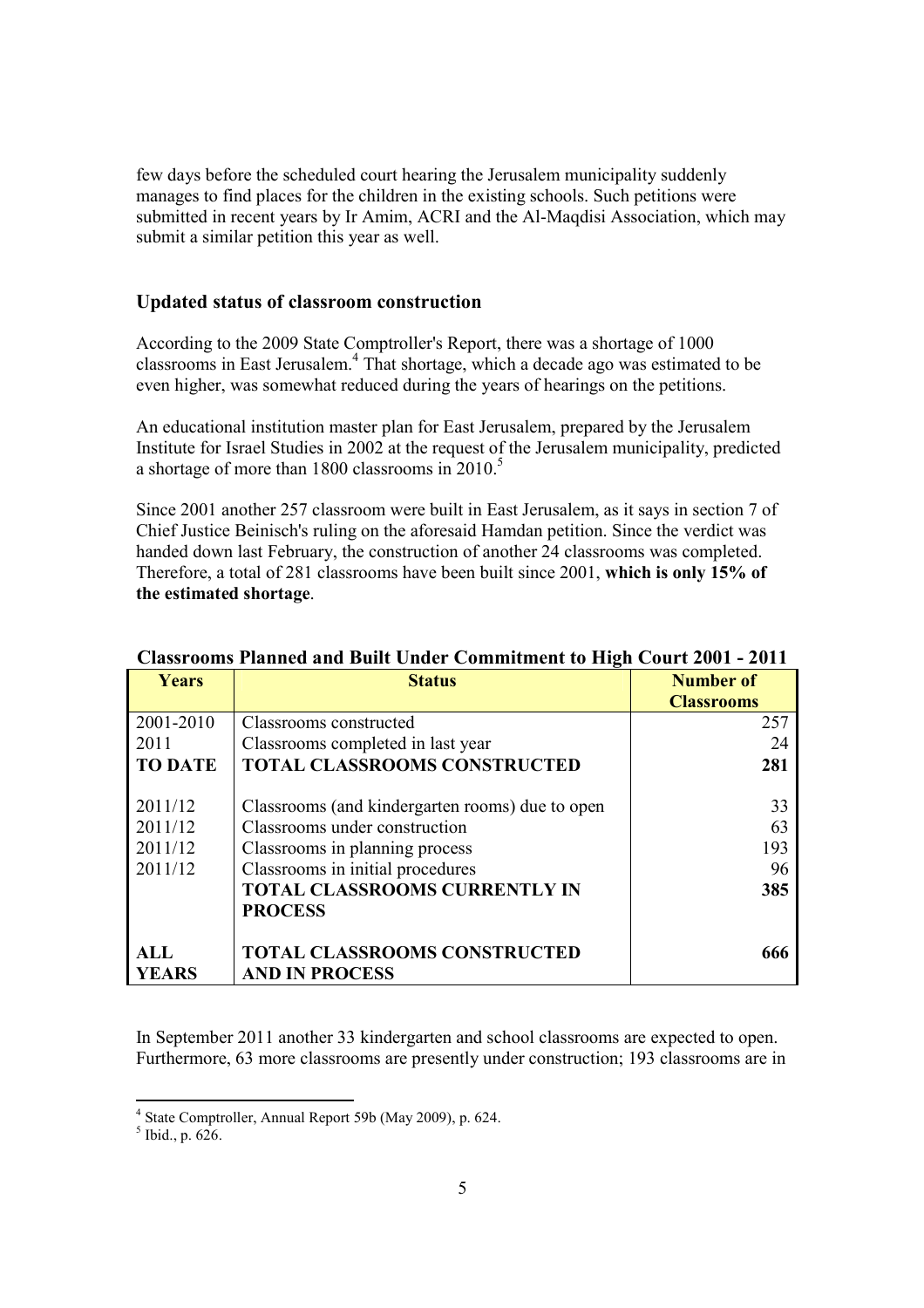planning procedures; and another 96 classrooms are in initial procedures. The total is 352 more classrooms.

The planning and construction of these classrooms is welcome in and of itself but even when construction of all the planned classrooms is completed, there will still remain a substantial gap between the needs of the growing population and the existing number of classrooms. The large gap requires a quicker, more vigorous and more effective allocation of resources to reduce it.

### **Below-Standard Classrooms**

According to official MANHI figures, more than half of the classrooms in the Arab municipal school system (647 out of 1398) do not meet official standards. Of the 751 standard classrooms, only 573 are in standard buildings. The rest are of a standard size but are in a below-standard environment – 155 classrooms operate in rented buildings and another 23 classrooms are in mobile structures the municipality placed next to existing schools.<sup>6</sup>

More than a quarter of the below-standard classrooms (188 out of 647) are defined as being in an "unsuitable condition,"<sup>7</sup> about one fifth (157) are defined as being in a "fair condition" and only 155 are in a "suitable condition;" another 147 below-standard classrooms operate in rooms intended to be "extra rooms."

#### **Discrimination in administrative budget**

-

On September 5, 2011 ACRI submitted an amended petition to the Jerusalem Administrative Court about the current administration budgets of the official public schools in East Jerusalem. The purpose of the administration budgets is, as their name suggests, to cover the daily costs of the administration of educational institutions such as electric and water bills, photocopying, supplies, cleaning materials and so on.

In the original petition submitted exactly one year ago, ACRI relied on calculations made by MANHI, according to which there was a NIS 10,600,000 (\$3,029,000) budget gap between the budget necessary for this purpose and the budget actually given to the official Arab schools. In response, the municipality said that the calculations, which, as aforesaid, were made by the municipality's own professional body, were inaccurate, were unprofessional and could not serve as the basis of a "real" financial demand.

Ahead of the discussions of the 2011 budget, MANHI says it made new, more accurate calculations, based on a needs survey conducted in several schools in East Jerusalem. According to these calculations, the gap between the budget given in 2010 and the budget

<sup>&</sup>lt;sup>6</sup> The figures were detailed in the East Jerusalem Education System Report: Classrooms and Curricula, Knesset Research and Information Center, May 10, 2010, p. 4.

 $<sup>7</sup>$  The presentation the heads of MANHI gave the members of the Knesset education committee did not</sup> specify the attributes of a non-standard classroom in an unsuitable condition.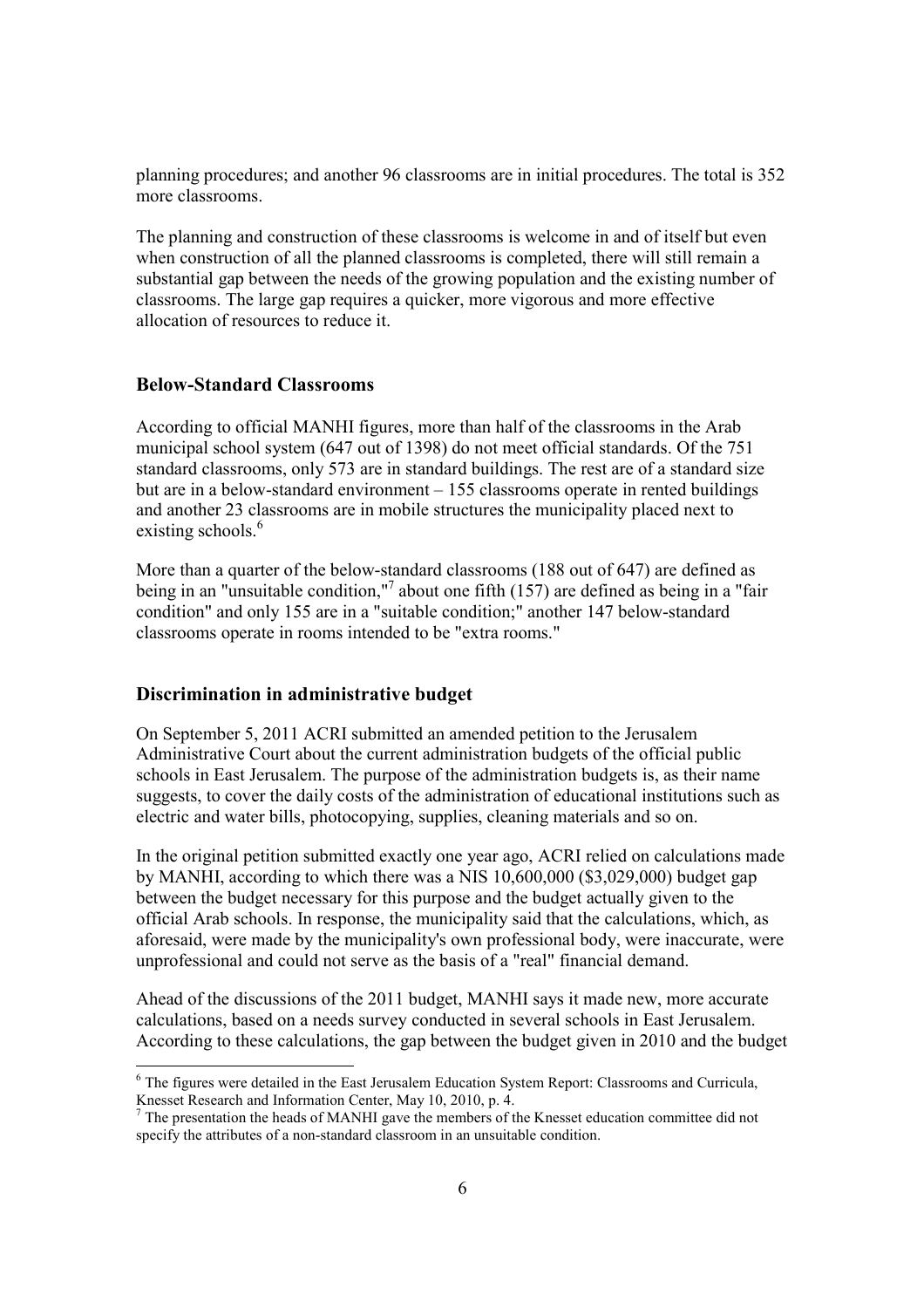needed for the current management of the official educational institutions is NIS 4,500,000 (\$1,285,714 -- compared to \$3,029,000 needed the previous year).

As opposed to the MANHI recommendations, the municipality of Jerusalem did not put the full required amount in the 2011 budget but only one third of  $it$  – which is to say it added to the existing budget only NIS 1,500,000. Our repeated attempts to understand how the assessment of NIS 4,500,000 in needs was calculated and why the municipality budgeted less than its official body demanded were futile.

Therefore, on the instructions of the court, on September 5, 2011 ACRI filed an amended petition in which the court was moved to order the municipality and the Ministry of Education to reveal all of the data that led them to establish the amount of the budgetary demand and to order the municipality and the Ministry of Education to actually budget the official educational institutions in East Jerusalem according to their needs.

## **Discrimination in professional personnel standards**

Along with the severe shortage of classrooms in the East Jerusalem school system there is also a severe shortage of professional personnel, including educational advisors, psychologists and inspectors.

In July 2011 Ir Amim and ACRI asked MANHI and the Ministry of Education to act immediately to add positions and fill them.

As detailed in our letter on the question of educational advisors, **while in the education system in West Jerusalem there were 257 educational advisors at all age levels in part-time positions, in East Jerusalem there were only 12 educational advisors at all age levels, with different levels of positions. So that in West Jerusalem there were more than 21 (!) times more educational advisors than in East Jerusalem,** even though the number of Jewish students in the official schools alone was less than 1.2 times the number of Arab students in the official Arab education in East Jerusalem.

As for psychologists, according to a similar computation, there should be at least 28 psychologists in East Jerusalem, rather than 16 psychologists filling only 14.5 standard positions.

Such discrimination in the number of staffed positions in critical and important professions in the education system is a severe violation of the constitutional rights of the students of East Jerusalem to equality, education and equality in education. As we wrote in our letter:

"…the condition of the education system in East Jerusalem, with its physical and substantive neglect, coupled with the harsh socioeconomic background of many of the students, would justify affirmative action resulting in an even greater number of educational advisors, higher than that required by the numerical rate of students, rather than as described."